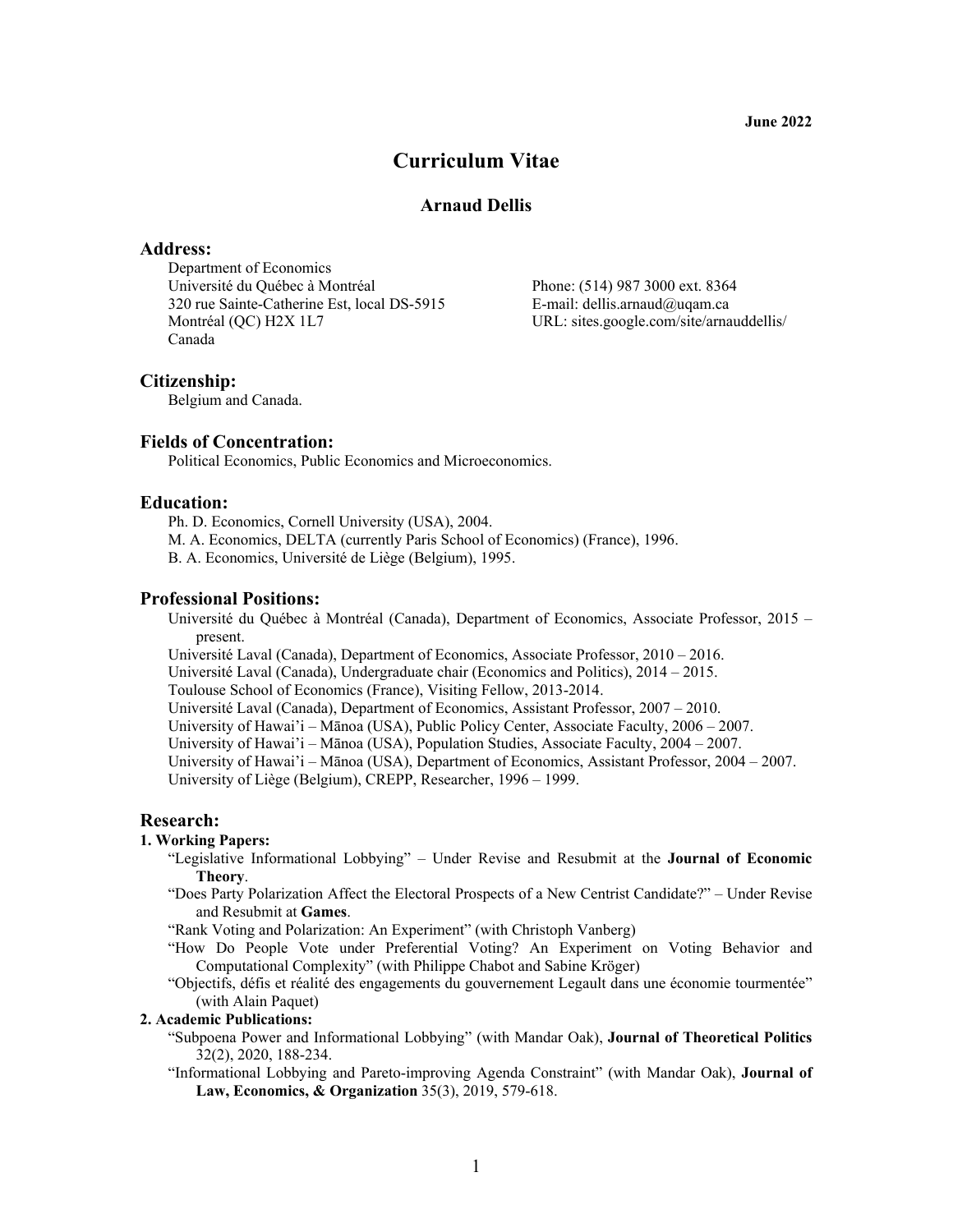- "Endogenous Candidacy in Plurality Rule Elections: Some Explanations of the Number of Candidates and their Polarization" (with Damien Bol and Mandar Oak). Published version: "Candidatures endogènes dans les élections pluralitaires : Quelques explications du nombre de candidats et de leur polarisation", **L'Actualité Economique** 93(1-2), 2017, 141-171.
- "Policy Polarization and Strategic Candidacy in Elections under the Alternative Vote Rule" (with Alexandre Gauthier-Belzile and Mandar Oak), **Journal of Institutional and Theoretical Economics** 173(4), 2017, 565-590.
- "Informational Lobbying and Agenda Distortion" (with Christopher Cotton), **Journal of Law, Economics, & Organization** 32, 2016, 762-793.
- "Comparison of Voting Procedures using Models of Electoral Competition with Endogenous Candidacy" (with Damien Bol and Mandar Oak), in: "**The Political Economy of Social Choices**", Maria Gallego and Norman Schofield (eds), 2016, Springer, 21-54.
- "Multiple votes, multiple candidacies and polarization" (with Mandar Oak), **Social Choice and Welfare** 46, 2016, 1-38.
- "The two-party system under alternative voting procedures", **Social Choice and Welfare** 40, 2013, 263-284.
- "Multiple votes, ballot truncation and the two-party system: An experiment" (with Sean D'Evelyn and Katarina Sherstyuk), **Social Choice and Welfare** 37, 2011, 171-200.
- "Weak undominance in scoring rule elections", **Mathematical Social Sciences** 59, 2010, 110-119.
- "Policy moderation and endogenous candidacy in Approval Voting elections", in: "**Handbook on Approval Voting**", Jean-François Laslier and Remzi Sanver (eds), 2010, Springer, 431-451.
- "Would letting people vote for multiple candidates yield policy moderation?", **Journal of Economic Theory** 144, 2009, 772-801.
- "The salient issue of issue salience", **Journal of Public Economic Theory** 11, 2009, 203-231.
- "Policy convergence under Approval and Plurality Voting: the role of policy commitment" (with Mandar Oak), **Social Choice and Welfare** 29, 2007, 229-245.
- "Blame-game politics in a coalition government", **Journal of Public Economics** 91, 2007, 77-96. (Awarded the **Peggy and Richard Musgrave award 2005**).
- "Approval voting with endogenous candidates" (with Mandar Oak), **Games and Economic Behavior** 54, 2006, 47-76.
- "Economic growth and population growth" (with Pierre Pestieau), in: "**Demography: Analysis and Synthesis III**", Graziella Caselli, Jacques Vallin and Guillaume Wunsch (eds), 2006, Academic Press, 361-372.
- "Micro-modeling of retirement in Belgium" (with Raphaël Desmet, Alain Jousten and Sergio Perelman), in: "**Social Security Programs and Retirement around the World: Microestimation**", Jonathan Gruber and David Wise (eds), 2004, NBER and University of Chicago Press, Chicago, 41-98.
- "Croissance économique et croissance démographique" (with Pierre Pestieau), in: "**Démographie: Analyse et Synthèse VI**", Graziella Caselli, Jacques Vallin and Guillaume Wunsch (eds), 2004, INED, Paris, 179-200.
- "Family size and optimal income taxation" (with Helmuth Cremer and Pierre Pestieau), **Journal of Population Economics** 16, 2003, 37-54.
- "Analyse de la cessation d'activité en Belgique" (with Raphaël Desmet, Alain Jousten and Sergio Perelman), **Revue Française d'Economie** 18, 2003, 99-132.
- "Comptabilité générationnelle en Europe", **Economie et Prévision** 154, 2002, 25-30.
- "Vieillissement démographique et dette publique : les générations futures seront-elles pénalisées?" (with Philippe Liégeois), in: "**Réflections sur l'Avenir de nos Retraites**", Pierre Pestieau, Louis Gevers, Victor Ginsburgh, Erik Schokkaert and Bea Cantillon (eds), 2000, Garant, Leuven, 107- 124.
- "Can fiscal policy cope with debt and aging?" (with Erik Lueth), **European Economy** 6, 1999, 29-41.
- "Droits à la pension en Belgique" (with Sergio Perelman), **Reflets et Perspectives de la Vie Economique** 38, 1999, 59-72.
- "Prestations familiales et impositions des revenus" (with Helmuth Cremer and Pierre Pestieau), **Economie Publique** 1-2, 1999, 145-159.
- "Différences de longévité et effet redistributif du système de retraite belge", **Cahiers Economiques de Bruxelles** 155, 1997, 297-317.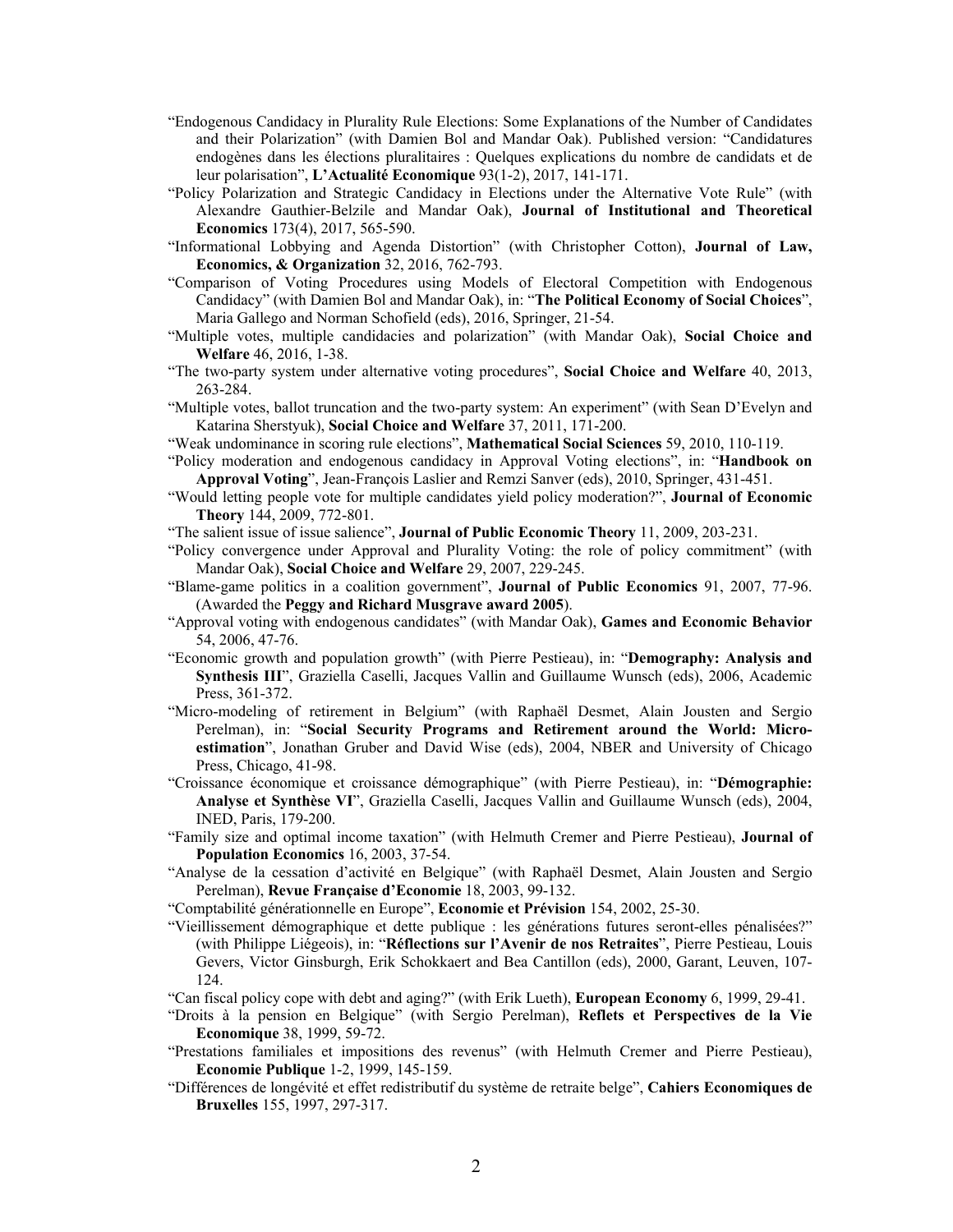# **3. Other Publications:**

"Elections : Comportements, Mécanismes et Réformes" (with André Blais and Michel Le Breton), **L'Actualité Economique** 93(1-2), 2017, 5-21.

"An economist's take on electoral reform", **CIRPEE News** 5, 2009, 9-10.

"Taxing wages. Special feature: Taxing families 2001-2002", **Journal of Income Distribution** 12(1- 2), 2005.

"Elections, coalition governments, and delayed adoption of reforms", **Cornell Political Forum** 18, 2004.

"La vraie crise de la sécurité sociale" (with Pierre Pestieau), **Trends Review** 4, 1998, 38-42.

"Différences de longévité et effet redistributif des systèmes de retraite", in: "**Régimes de Retraite et Niveau de Vie des Personnes Agées**", Pierre Pestieau (ed.), 1997, SSTC, Bruxelles, 111-123.

#### **4. Media Interviews:**

*Le Soleil* (Canada), *L'Écho* (Belgium), *Le Figaro* (France).

## **Fellowships and Awards:**

**Société Canadienne de Science Economique,** President-elect, 2018-2019; President, 2019-2021; Past-president, 2021-2022.

**Centre for the Study of Democratic Citizenship (CSDC),** Fellow, 2015 – present.

**Centre Interuniversitaire sur le Risque, les Politiques Économiques et l'Emploi (CIRPEE)**, Fellow, 2008 – 2017.

**International Institute of Public Finance,** Peggy and Richard Musgrave award, 2005.

**General Mills Foundation,** Award for exemplary graduate assistant teaching, 2004.

**Cornell University**, Sage fellowship, 1999-2004.

**Belgian American Educational Foundation**, Honorary fellowship, 1999-2000.

## **Research Grants:**

- **Social Sciences and Humanities Research Council,** Insight Grant (Principal Investigator), April 2020 – April 2023.
- **Social Sciences and Humanities Research Council,** Partnership Grant (Principal Investigator: Laura Stephenson), April 2019 – April 2026.
- **Social Sciences and Humanities Research Council,** Insight Grant (Principal Investigator: Sabine Kröger), April 2015 – April 2022.
- **Fonds Québécois de la Recherche sur la Société et la Culture,** Soutien aux équipes de recherche, April 2014 – April 2019.
- **Fonds Québécois de la Recherche sur la Société et la Culture,** Soutien aux équipes de recherche, April 2011 – April 2013.
- **Fonds Québécois de la Recherche sur la Société et la Culture,** Etablissement de nouveaux professeurs-chercheurs, April 2008 – April 2011. (Principal Investigator)
- **University of Hawai'i-Mānoa,** CSS Research Support Grant, October 2006 June 2007. (Principal Investigator)

# **Seminars and Conference Participations:**

- 2022: Midwest Political Science Association meeting (Chicago, USA); Meeting of the Société Canadienne de Science Economique (Montréal, Canada); Meeting of the Canadian Economic Association (Ottawa, Canada); CBS workshop "Money in Politics" (Copenhagen, Denmark); Meeting of the Society for Institutional and Organizational Economics (Toronto, Canada).
- 2021: Meeting of the European Political Science Association (online); Meeting of the Société Canadienne de Science Economique; "Political Economy: Theory Meets Empirics" Workshop – University of Bath, Universität Bremen and King's College London (online); Keynote – Société Canadienne de Science Economique (online); Concordia University; Université Laval.
- 2020: Université du Québec à Montréal (online).
- 2019: Journées du CRREP/CDER (Québec, Canada); Meeting of the Société Canadienne de Science Economique (Quebec, Canada).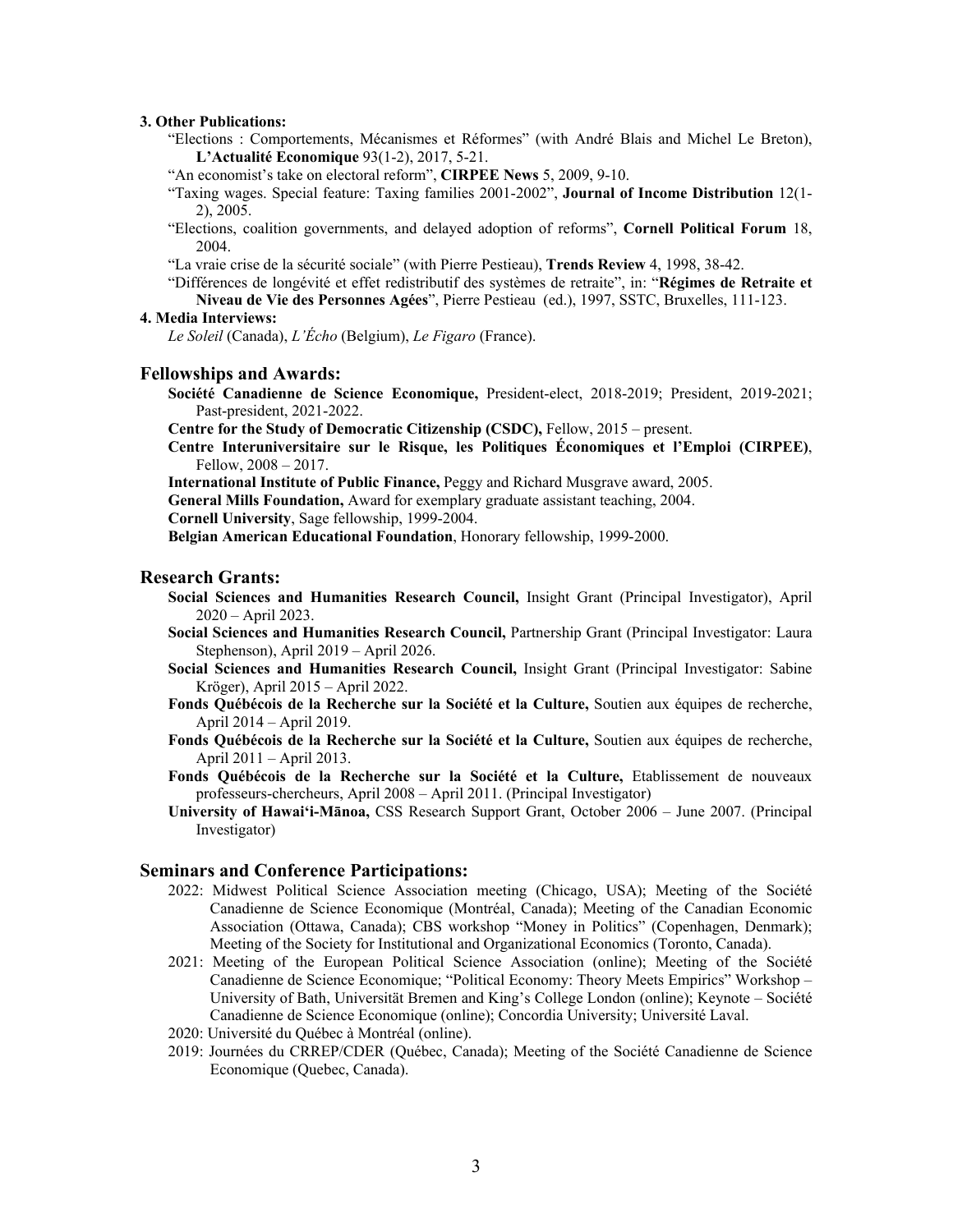- 2018: Workshop "The theories of lobbying" (Montreal, Canada); Meeting of the Société Canadienne de Science Economique (Montreal, Canada); Meeting of the Canadian Public Economics Group (Toronto, Canada).
- 2017: Queen's University (Kingston, Canada); Université du Québec à Montréal (Montréal, Canada); Meeting of the Canadian Public Economics Group (Kingston, Canada); Meeting of the Centre for the Study of Democratic Citizenship (Drumondville, Canada).
- 2016: Université du Québec à Montréal (Montréal, Canada); Carleton University (Ottawa, Canada).
- 2015: Meeting of the Société Canadienne de Science Economique (Montréal, Canada); University of Bologna (Bologna, Italy); Priorat Workshop in Theoretical Political Science (Barcelona, Spain); Summer school "New approaches to Political Economy" – Catholic University of Milan, University of Milan-Bicocca and University of Verona (Alba di Canazei, Italy); CMO-BIRS workshop "The political economy of social choices" (Oaxaca, Mexico).
- 2014: THEMA-University of Cergy-Pontoise (Cergy-Pontoise, France); University of Liège (Liège, Belgium); European Public Choice Society meeting (Cambridge, UK); Workshop "Elections and Electoral Institutions" at the Toulouse School of Economics (Toulouse, France); Political Economy Workshop at Catholic University in Milan (Milan, Italy); Meeting of the Social Choice and Welfare society (Boston, USA); Journées Louis-André Gérard-Varet (Aix-en-Provence, France); Meeting of the Association for Public Economic Theory – invited (Seattle, USA); Meeting of the Canadian Public Economics Group (Ottawa, Canada).
- 2013: Public Choice Society meeting (New Orleans, USA); Meeting of the Société Canadienne de Science Économique (Quebec, Canada); Journées Louis-André Gérard-Varet (Aix-en-Provence, France); Meeting of the association for Public Economic Theory (Lisbon, Portugal); University of Queensland (Brisbane, Australia); University of Adelaide (Adelaide, Australia); Toulouse School of Economics (Toulouse, France); Workshop "Mathematics of Electoral Systems" at Corvinus University (Budapest, Hungary); UECE Lisbon Meetings in Game Theory and Applications (Lisbon, Portugal); University of Heidelberg (Heidelberg, Germany).
- 2011: CUNY (New York, USA); Royal Economic Society Conference (London, UK); University of Namur (Namur, Belgium); Workshop on Political Economics at CORE (Louvain-la-Neuve, Belgium); University of Ottawa (Ottawa, Canada).
- 2010: Workshop "Advances on Approval Voting" at Ecole Polytechnique (Paris, France).
- 2009: Public Choice Society meeting (Las Vegas, USA); Meeting of the Canadian Economic Association (Toronto, Canada); Workshop "Challenges in Public Economics" at CORE (Louvain-la-Neuve, Belgium); North American summer meeting of the Econometric Society (Boston, USA); Meeting of the Association for Public Economic Theory (Galway, Ireland); University of Miami (Miami, USA); Concordia University (Montréal, Canada).
- 2008: Ninth Meeting of the Society for Social Choice and Welfare (Montréal, Canada).
- 2007: SUNY Binghamton (Binghamton, USA); University of Hawai'i department of Mathematics (Honolulu, USA); Meeting of the Canadian Public Economic Group (Halifax, Canada); University of Hawai'i – department of Economics (Honolulu, USA); Meeting of the Association for Public Economic Theory (Nashville, USA); International conference on Game Theory at SUNY – Stony Brook (Stony Brook, USA); Journées du CIRPEE (Bécancour, Canada); Université du Québec à Montréal (Montréal, Canada).
- 2006: Public Choice Society meeting (New Orleans, USA); North American summer meeting of the Econometric Society (Minneapolis, USA); Eigth Meeting of the Society for Social Choice and Welfare (Istanbul, Turkey).
- 2005: Public Choice Society meeting (New Orleans, USA); International Institute of Public Finance meeting (Jeju, South Korea); Université de Liège (Liège, Belgium).
- 2003: Cornell University (joint Applied Microeconomics and Public Economics seminars); Cornell University (Microeconomic Theory seminar).
- 2002: Cornell University (Public Economics seminar).

# **Research Stays:**

December 2014: THEMA (Cergy-Pontoise, France).

September 2013 – June 2014: Toulouse School of Economics (Toulouse, France). July – August 2013: University of Adelaide (Adelaide, Australia).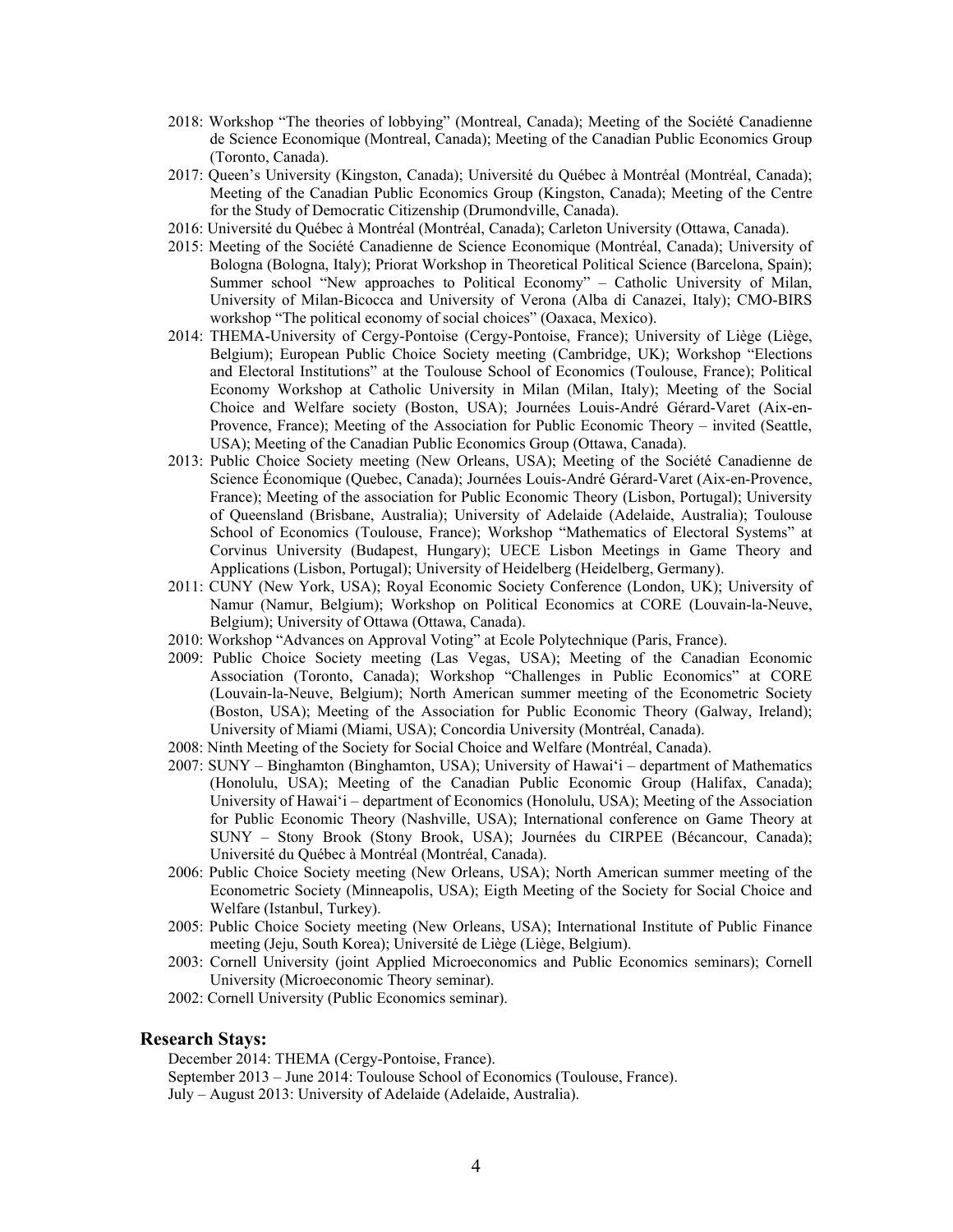April – May 2011: CORE (Louvain-la-Neuve, Belgium).

## **Teaching:**

### **1. Instructor at Université du Québec à Montréal:**

Introductory Microeconomics (Undergraduate): Falls 2015 to 2021, Springs 2016 to 2022, Summers 2017 and 2018.

Intermediate Microeconomics II (Undergraduate): Falls 2019 to 2021, Spring 2020 and 2021.

Public Economics (Undergraduate): Falls 2015 to 2017.

Political Economics (Undergraduate): Spring 2022.

Research Seminar (Undergraduate): Fall 2018 and 2021, Spring 2021 and Summer 2021.

Graduate Microeconomic Theory II (Graduate): Springs 2017 to 2022.

# **2. Instructor at Université Laval:**

Intermediate Microeconomics I (Undergraduate): Springs 2009 to 2013 and spring 2015.

Public Economics (Undergraduate): Falls 2010 to 2012.

Graduate Microeconomic Theory II (Graduate): Springs 2010 to 2013.

Public Economics (Graduate): Spring 2008 and spring 2009.

Public Economics (M.A. in Policy Analysis): Fall 2014.

Political Economics (Graduate): Springs 2008 to 2010, fall 2010, springs 2012, 2013 and 2015.

# **3. Instructor at the University of Hawai'i-Mānoa:**

Intermediate Microeconomics (Undergraduate): Springs and falls 2005 to 2006 and spring 2007. Graduate Microeconomic Theory I (Graduate): Falls 2004 to 2006. Public Finance (Graduate): Springs 2005 and 2007.

# **4. Teaching Assistant:**

Intermediate Microeconomics (Undergraduate): Springs 1995 and 2002. Economic History (Undergraduate): Falls 2001 and 2003. General Equilibrium and Social Choice (Undergraduate): Spring 1998. Seminar in Public Economics (Undergraduate): Spring 1999. Graduate Microeconomic Theory I (Graduate): Fall 2000. Graduate Microeconomic Theory II (Graduate): Springs 2001 and 2004.

# **5. Tutor (Athletic department at Cornell University):**

Intermediate Microeconomics (Undergraduate): Fall 2001. Public Economics (Undergraduate): Fall 2001. Game Theory (Undergraduate): Spring 2002.

# **Professional Services:**

## **1. Referee:**

*Articles:* American Economic Review; American Journal of Political Science; American Political Science Review; B.E. Journal of Economic Analysis and Policy; Canadian Journal of Economics; Canadian Journal of Political Science; Data and Knowledge Engineering; Discrete Applied Mathematics; Economic Inquiry; Economic Journal; Economic Theory; Economics Letters; Economie et Prévision; Empirical Economics; European Economic Review; Games and Economic Behavior; Japan and the World Economy; Journal of Economic Behavior and Organization; Journal of Economic Theory; Journal of Elections, Public Opinion and Parties; Journal of the European Economic Association; Journal of Law, Economics, and Organization; Journal of Law and Economics; Journal of Population Economics; Journal of Public Economic Theory; Journal of Public Economics; Journal of Theoretical Politics; L'Actualité Economique; Mathematical Social Sciences; Public Choice; Public Finance Review; Quarterly Journal of Political Science; Regional Science and Urban Economics; Resource and Energy Economics; Review of Economic Studies; Revue Economique; Scandinavian Journal of Economics; Social Choice and Welfare.

*Books:* De Boeck Université; M.I.T. Press; North-Holland; Palgrave.

*Grant applications:* Social Sciences and Humanities Research Council of Canada (SSHRC).

## **2. Editorial Activities:**

Co-editor at L'Actualité Economique: 2013 – 2016.

### **3. Conference Organization and Program Committee:**

APSA pre-conference on Money in Politics, Montréal (Canada), September 14th 2022, Co-organizer.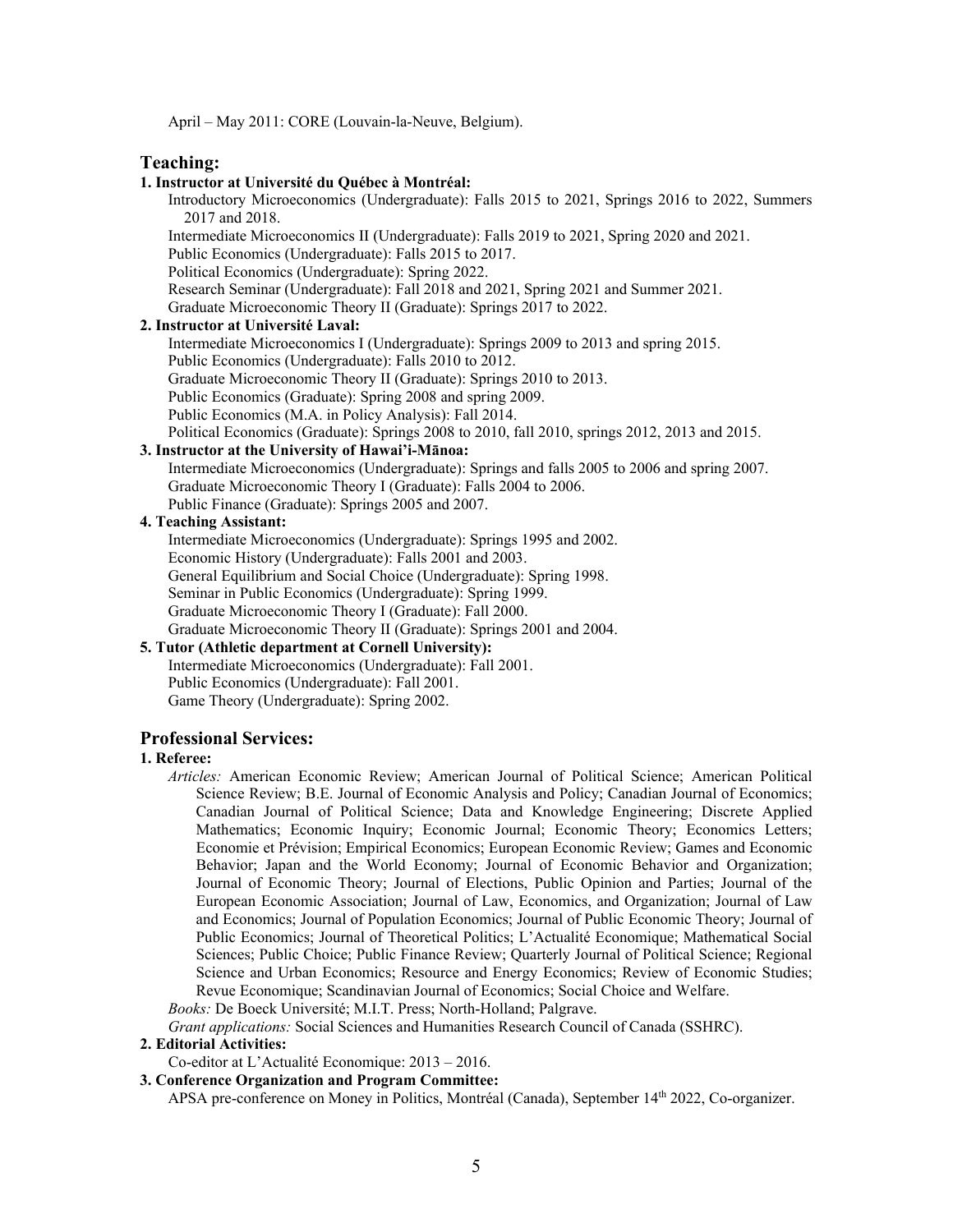Columbia-UQAM Workshop on Interest Groups, online, November 9-10 2021, Co-organizer.

- Conference of the Canadian Economic Association**,** online, June 3-5 2021, Member of the program committee.
- Meeting of the Canadian Public Economics Group, online, November 6 2020, Co-organizer.
- Quebec Political Economics Webinar Series (QPEWS), Fall 2020 to Spring 2022, Co-organizer.
- Junior Workshop of the Formal theory section of the American Political Science Association, July 22 2020, Co-animator with Monika Nalepa.
- Conference of the Société Canadienne de Science Economique, Quebec City (Canada), May 8-10 2019, Organizer.
- Workshop "The Theories of Lobbying", Montreal (Canada), April 27<sup>th</sup> 2018, Co-organizer.
- Conference of the Canadian Economic Association**,** Antigonish (Canada), June 2-4 2017, Member of the program committee.
- Meeting of the Canadian Public Economics Group, Montréal (Canada), November 4-5 2016, Coorganizer.
- Conference of the Société Canadienne de Science Economique, Quebec City (Canada), May 11-13 2016, Member of the program committee.
- Workshop "Elections and Electoral Institutions" at the Toulouse School of Economics, Toulouse (France), April 10-12, 2014, Co-organizer.
- Meeting of the Canadian Public Economics Group, Edmonton (Canada), November 9-10 2013, Member of the program committee.
- Conference of the Société Canadienne de Science Economique, Quebec City (Canada), May 15-17 2013, Member of the program committee.
- Conference of the Canadian Economic Association**,** Quebec City (Canada), May 28-30 2010, Member of the program committee.
- Meeting of the Canadian Public Economics Group, Quebec City (Canada), May 27-28 2010, Chair of the organizing committee.

CIRPEE Workshop on Political Economy, Quebec City (Canada), April 23-24 2010, Co-organizer.

#### **4. Departmental Committees at the University of Hawai'i-Mānoa:**

- Graduate committee: 2004-07.
- Ph.D. microeconomics qualifying exam committee: 2004-07.
- Graduate admission committee: 2004-07.
- Department recruitment committee: 2004-06.
- Seminar committee: 2005-07.

Seiji Naya Award selection committee: 2005-07.

### **5. Departmental Committees at Université Laval:**

- Ph.D. microeconomics qualifying exam committee: 2007-13.
- Graduate Public Economics field exam committee: 2007-09 and 2010-11.
- Graduate committee: 2012-13.
- Undergraduate committee: 2014-15.
- Departmental seminars: 2011-12.
- Department recruitment committee: 2011-12 and 2014-15.
- Faculty Senate: 2009-13.

School of Social Sciences excellence award committee: 2011-13.

**6. Departmental Committees at Université du Québec à Montréal:** 

- Graduate committee: 2015-20.
- Departmental seminars: 2015-19.
- Internal seminars: 2020-21.
- Recruitment committee: 2016-17 and 2019-20.
- Ph.D. microeconomics qualifying exam committee: 2016-22.
- Tenure and Promotion committee: 2018-20 and 2022-23.
- College research committee: 2020-21.
- Department working papers series: 2020-23.

Departmental Union Representative: 2022-23.

**7. Dissertation Committees at the University of Hawai'i-Mānoa:**  Mun Sim Lai (Ph.D., 2006); Rui Wang (Ph.D., 2007).